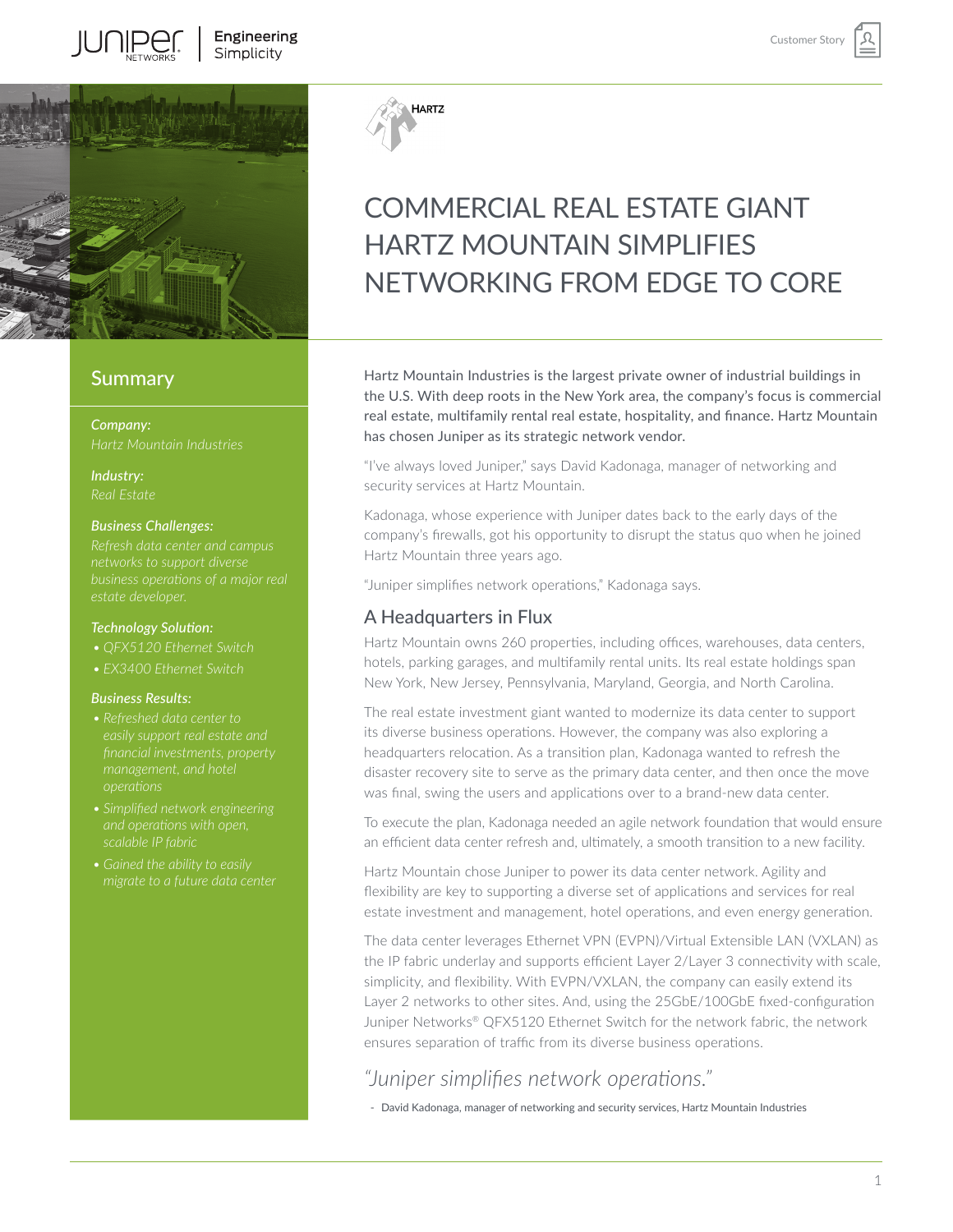When it comes time to move users and applications to the new data center, the migration will be straightforward. "With the EVPN/VXLAN design, we can easily connect our data center to another location," Kadonaga says.

# *"Junos gives me incredible flexibility."*

- David Kadonaga, manager of networking and security services, Hartz Mountain Industries

The company is now deploying the Juniper Networks EX3400 Ethernet Switch in a Virtual Chassis configuration for costeffective campus access switching in its offices. Virtual Chassis technology enables IT to manage multiple interconnected EX Series Ethernet Switches as a single logical device, simplifying network operations.

## Diversified Applications for a Diversified Business

Hartz Mountain runs a wide variety of applications and services, some run-of-the-mill and some out-of-the-ordinary. The company has in-house architectural, construction, design, engineering, legal, marketing, leasing, property management, and financial teams.

Hartz Mountain CEO Leonard Stern and other executives work out of 667 Madison Avenue, a landmark boutique office building in Manhattan. The office operates its own trading desk—and that means the office network must deliver lightning-fast response time to support the company's investment strategy.

The company also owns the Soho Grand and Roxy hotels in New York City, as well as the Sheraton Lincoln Harbor and Doubletree just across the Hudson river in New Jersey. The IT team supports the technology needs of the hotels' front-desk and back-office operations, including reservations, financials, and human resources.

Hartz Mountain has also been in the solar power business for more than a decade. A solar array in New Jersey produces 8.5 megawatts of power, and many of its buildings have rooftop solar panels. In total, Hartz Mountain produces a total of 23 megawatts of solar power for its own use and for resale. "The solar farm in New Jersey is monitored over the network from our headquarters," Kadonaga says.

Of course, the IT team supports the typical business applications for employees. Applications are virtualized, which gives employees a unified workspace and simplifies security

and management for the IT team. Employees rely on a suite of e-mail, productivity, unified communications, collaboration, and enterprise applications.

## Simplified Network Operations

Having a Juniper network has simplified operations from Hartz Mountain offices to its refreshed data center. Designed for reliability, security, and flexibility, the Junos® operating system powers Juniper networking and security products.

"Junos gives me incredible flexibility," Kadonaga says.

"Change control is a lot easier with Juniper," Kadonaga continues. "I really like the ability to commit and roll back changes with Junos. I can verify the configuration is right and that I didn't fat-finger it."

J-Flow, a feature that allows users to collect IP traffic flow statistics, ensures that Kadonaga can deliver a consistently exceptional experience for employees. "J-Flow gives us more visibility into our infrastructure and at the application level," he says. "That visibility is key to delivering a great user experience."

## Continued Network Rollout

Kadonaga plans to continue deploying Juniper networking across Hartz Mountain corporate offices and real estate properties. The engineering simplicity and operational efficiency of a Juniper network allows Kadonaga to turn his attention to strategic technology initiatives that drive business value, rather than routine network operations and maintenance.

As technology advances and Hartz Mountain's business priorities evolve, Kadonaga knows he can count on Juniper as a strategic network partner. "Juniper has a great team and provides fantastic resources," Kadonaga says. "Junos gives me incredible flexibility."

# *"Juniper has a great team and provides fantastic resources."*

- David Kadonaga, manager of networking and security services, Hartz Mountain Industries

## For More Information

To find out more about Juniper Networks products and solutions, please visit [www.juniper.net](http://www.juniper.net).